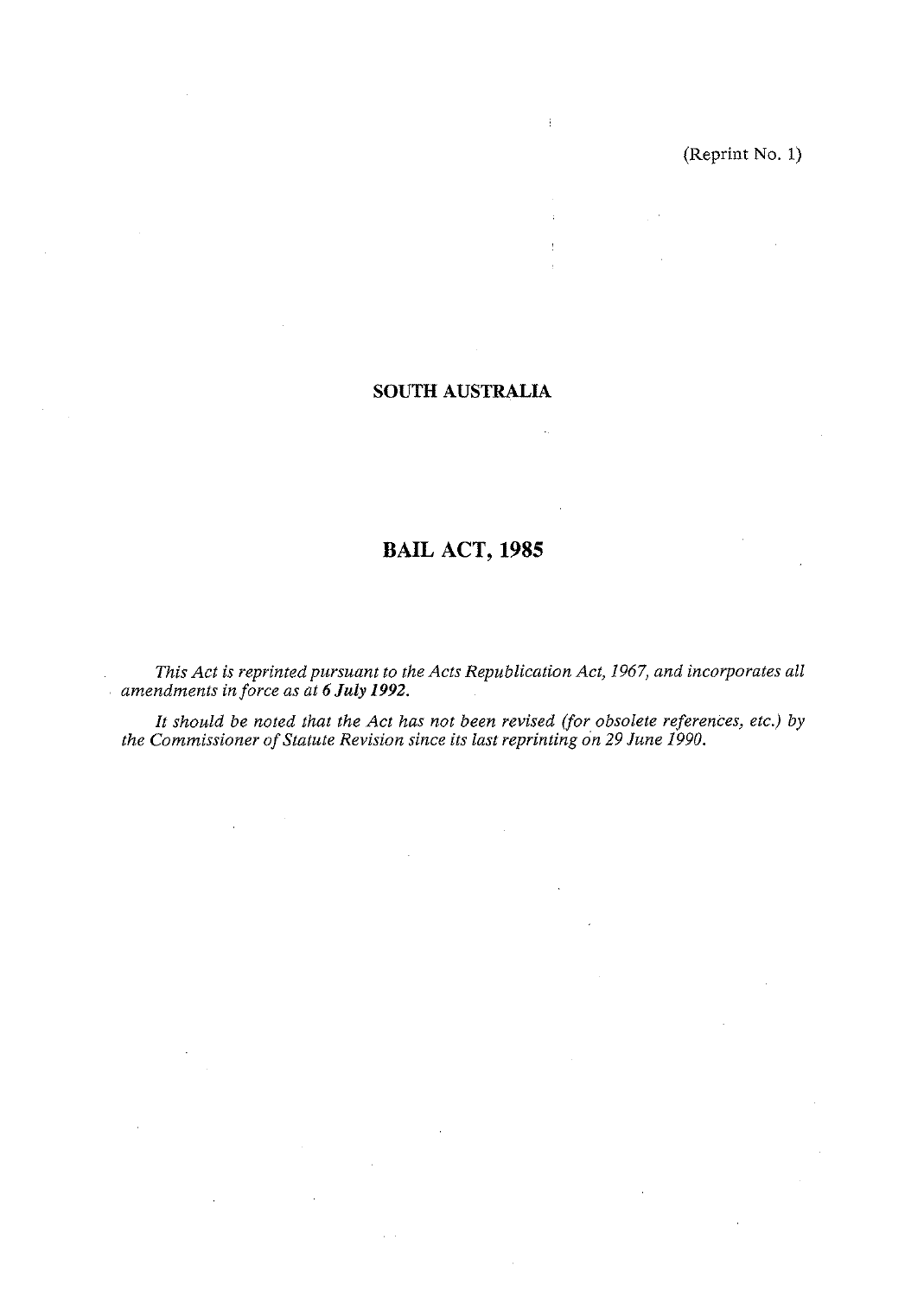## Bail Act, 1985

## **SUMMARY OF PROVISIONS**

PART I

#### **PRELIMINARY**

## Section

- Short title  $\mathbf{1}$ .
- Interpretation<br>Eligibility for bail<br>Bail authorities  $\frac{3}{4}$
- 5.
- 

#### PART II

#### BAIL AGREEMENTS AND GUARANTEES

- Nature of bail agreement  $rac{6}{7}$ Guarantee of bail
- 

### PART III

## APPLICATIONS FOR RELEASE ON BAIL

#### DIVISION I-APPLICATIONS GENERALLY

- Form of application<br>Power of ball authority to make inquiries and to hear evidence<br>Discretion exercisable by bail authority  $\frac{8}{9}$ .
- 10.
- II. Conditions of bail
- 12. Refusal of application

#### DIVISION II-PROCEDURE ON ARREST

13. Procedure on arrest

#### PART IV

#### REVIEW OF DECISIONS OF BAIL AUTHORITIES

- $14\,$ Review of decisions of bail authorities
- $\frac{15}{15a}$ 
	-
- Telephone review<br>Review of magistrate's decision by Supreme Court<br>Stay of release on application for review  $16.$

#### PART V

#### ENFORCEMENT AND TERMINATION OF BAIL

- $17\,.$
- Non-compliance with bail agreement constitutes offence<br>Guarantor must inform a member of the police force if the person fails to comply with the bail agreement<br>Arrest of eligible person on non-compliance with bail agreemen  $17a$
- $\overline{18}$ .
- 19. Estreatment
- $20.$ Termination of bail agreement

#### PART VI

#### **MISCELLANEOUS**

- 21. Evidence
- $21.22.$ <br>  $22.23.24.25.$ <br>  $26.26.$ Applications on behalf of the Crown<br>False information on bail applications
- 
- 
- Figure 2.1 and the country of sentence<br>This Act not to affect provisions of Justices Act relating to domestic violence<br>This Act not to affect provisions of Justices Act relating to domestic violence<br>Non-application of 48 G
- 
- 

ii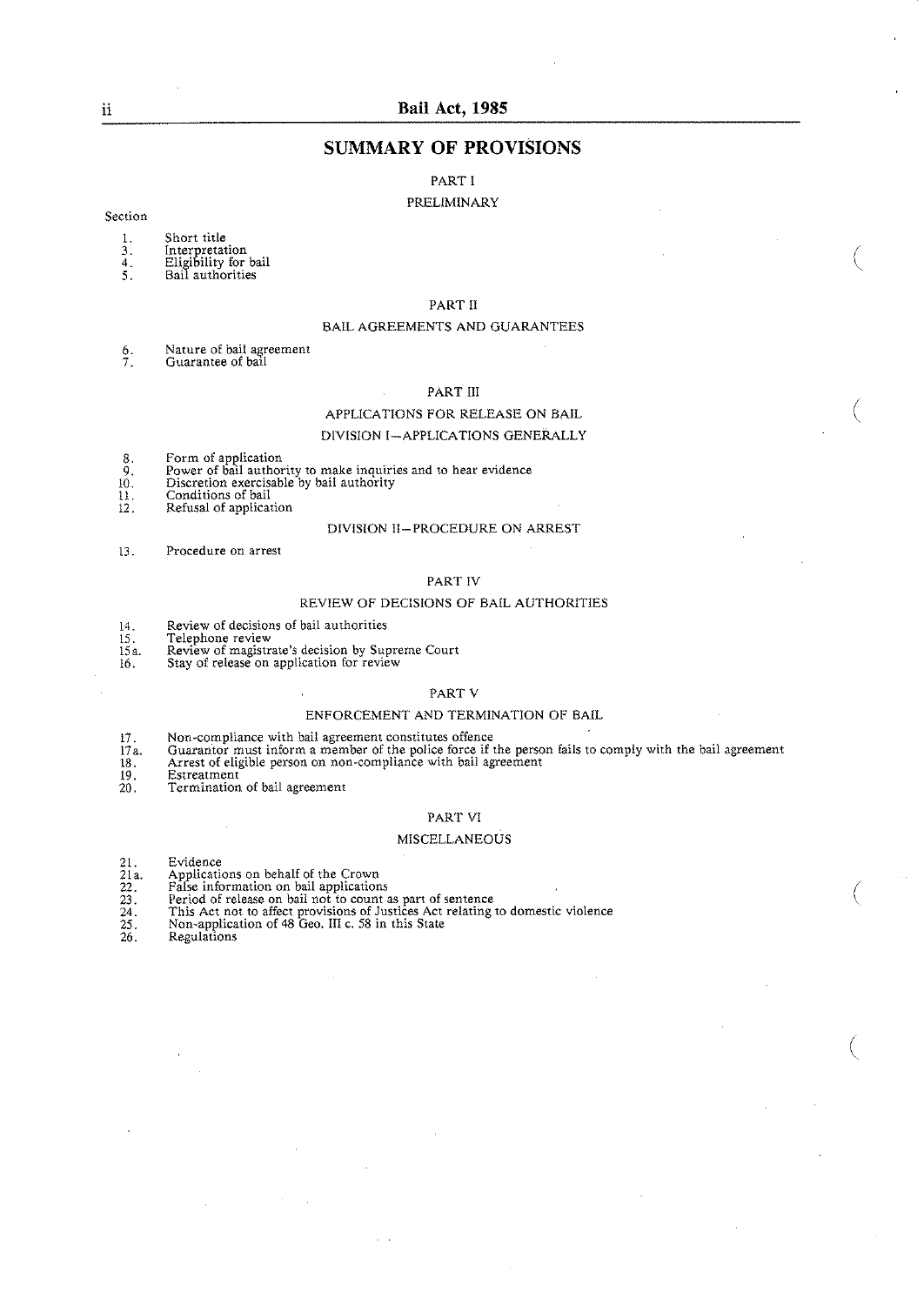## **BAIL ACT, 1985**

being

Bail Act, 1985, No. 5 of 1985 [Assented to 7 March  $1985$ ]<sup>1</sup>

as amended by

Statutes Amendment (Children's Bail) Act, 1986, No. 33 of 1986 [Assented to 10 April 19861' Bail Act Amendment Act, 1987, No. 32 of 1987 [Assented to 23 April 1987] $^3$ Statute Law Revision Act, 1990, No. 23 of 1990 [Assented to 26 April 1990] $^4$ Director of Public Prosecutions Act 1991 No. 49 of 1991 [Assented to 21 November 1991]<sup>5</sup> Statutes Repeal and Amendment (Courts) Act 1991 No. 69 of 1991 [Assented to 12 December 1991]<sup>6</sup>

#### An Act to regulate the granting **of** bail.

The Parliament of South Australia enacts as follows:

#### PART I

#### PRELIMINARY

#### Short title

**1.** This Act may be cited as the **Bail** Act, 1985.

Interpretation

 $\bar{\mathbf{x}}$ 

**3.** (1) In this Act, unless the contrary intention appears—

"bail authority" means a court or person constituted as a bail authority by or under section 5:

 $\ast$ 

- "child" means a person who was, on the day on which an offence was allegedly committed by that person, under the age of 18 years:
- "eligible person" means a person who is eligible to apply for release on bail under section 4:

<sup>5</sup> Came into operation 6 July 1992. *Gaz*. 25 June 1992, p. 1869

Note: 1. Asterisks indicate repeal or deletion of text.

<sup>&</sup>lt;sup>1</sup> Came into operation 7 July 1985: Gaz. 9 May 1985, p. 1399.

<sup>&</sup>lt;sup>2</sup> Came into operation 30 March 1987: Gaz. 26 February 1987, p. 440.

<sup>&</sup>lt;sup>3</sup> Came into operation 4 October 1987: *Gaz.* 30 July 1987, p. 273.

<sup>&#</sup>x27;Came into operation (except Scheds. 4-7) 29 June 1990: *Gaz.* 14 June 1990, p. 1606.

 $^6$ Came into operation 6 July 1992; *Gaz*. 2 July 1992, p. 209.

<sup>2.</sup> For the legislative history of the Act see Appendix 1. Entries appearing in the Appendix in bold type indicate the amendmenis incorporated since the last reprint.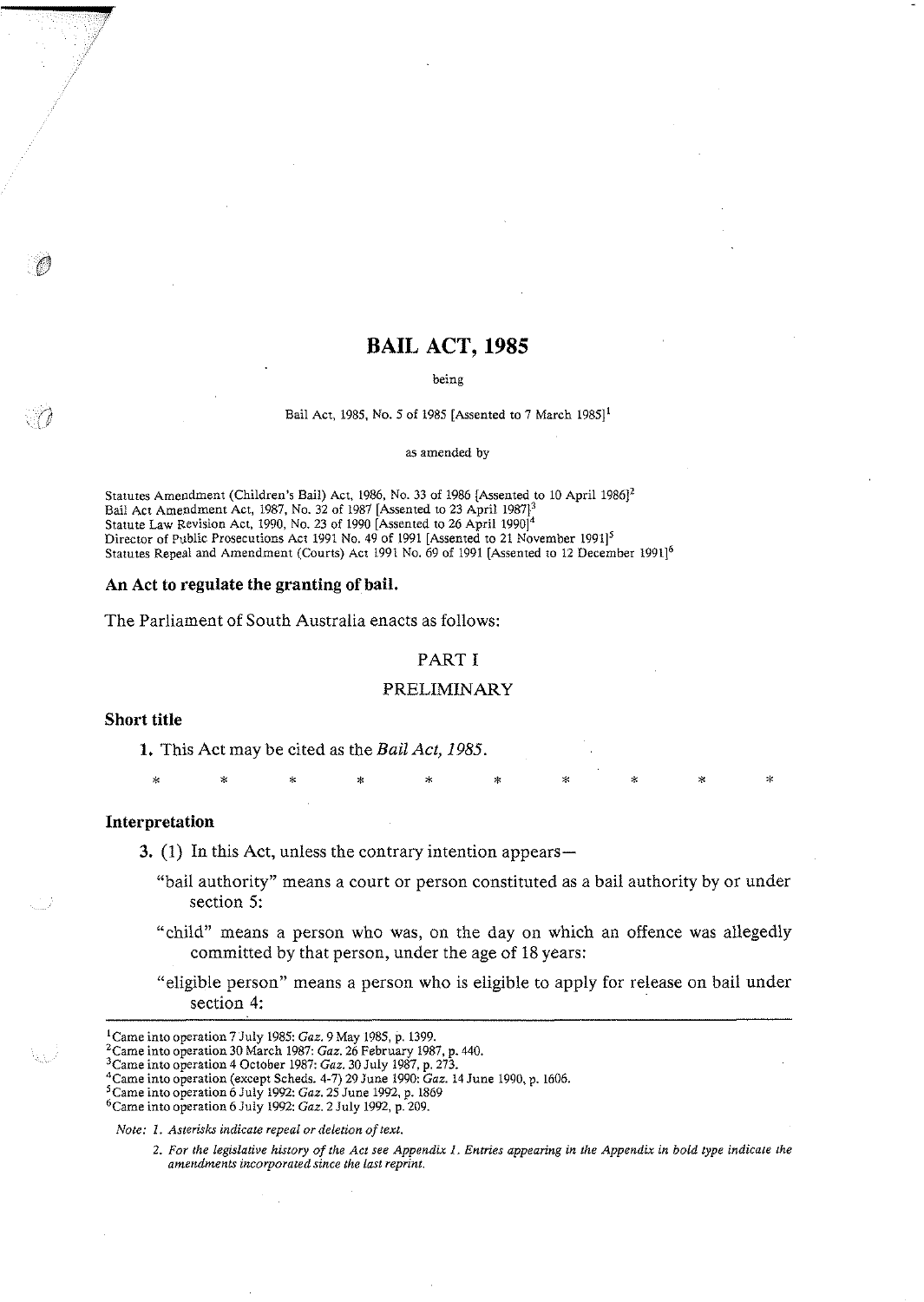- "financial condition", in relation to bail, means a condition requiring an applicant for bail to provide security or obtain guarantees, or requiring a guarantor to provide security; and "non-financial condition" has a correlative meaning:
- "guarantee" means an agreement under section 7:
- "guarantor" means a person who enters into a guarantee:
- "guardian", in relation to a child, means a parent of the child and any person who is the legal guardian of the child or who has the immediate custody and control of the child:
- "telephone" includes any telecommunication device for the transmission of speech:
- "victim", in relation to an offence, means a person who allegedly suffers injury in consequence of the commission of the offence:
- "working day" means any day except a Sunday or other public holiday.

(2) For the purposes of this Act, a person will be taken to have been convicted of an offence if a formal finding of guilt has been made against that person by a court whether or not the court proceeds to record a conviction.

*Note: For definition of divisional penalties see Appendix 2.* 

## **Eligibility for bail**

- **4.** (1) The following persons are eligible for release on bail under this Act:
	- *(a)* a person who is appearing before a court in answer to a summons;
	- *(ab)* a person who has been taken into custody-
		- (i) on a charge of an offence;

or

- (ii) in the case of a child-on suspicion of having committed an offence;
- *(b)* a person who has been convicted of an offence but has not been sentenced for that offence;
- *(c)* a person who has been convicted of, and sentenced for, an offence but has not exhausted all rights of appeal against the conviction or sentence, or to have it reviewed;
- (d) a person who is appearing before a court for allegedly failing to observe a  $\left($ condition of a recognizance.

(2) Where a person who has been arrested is being detained pursuant to the *Summary Offences Act, 1953,* for a purpose related to the investigation of an offence, the person is not eligible for release on bail until the end of that detention.

## **Bail authorities**

- 5. (1) The following are constituted as bail authorities for the purposes of this Act: \
	- *(a)* the Supreme Court;
	- *(b)* a court before which the eligible person has been charged with the offence in respect of which the eligible person has been taken into custody;
	- *(c)* a court before which the eligible person has appeared for trial or sentencing;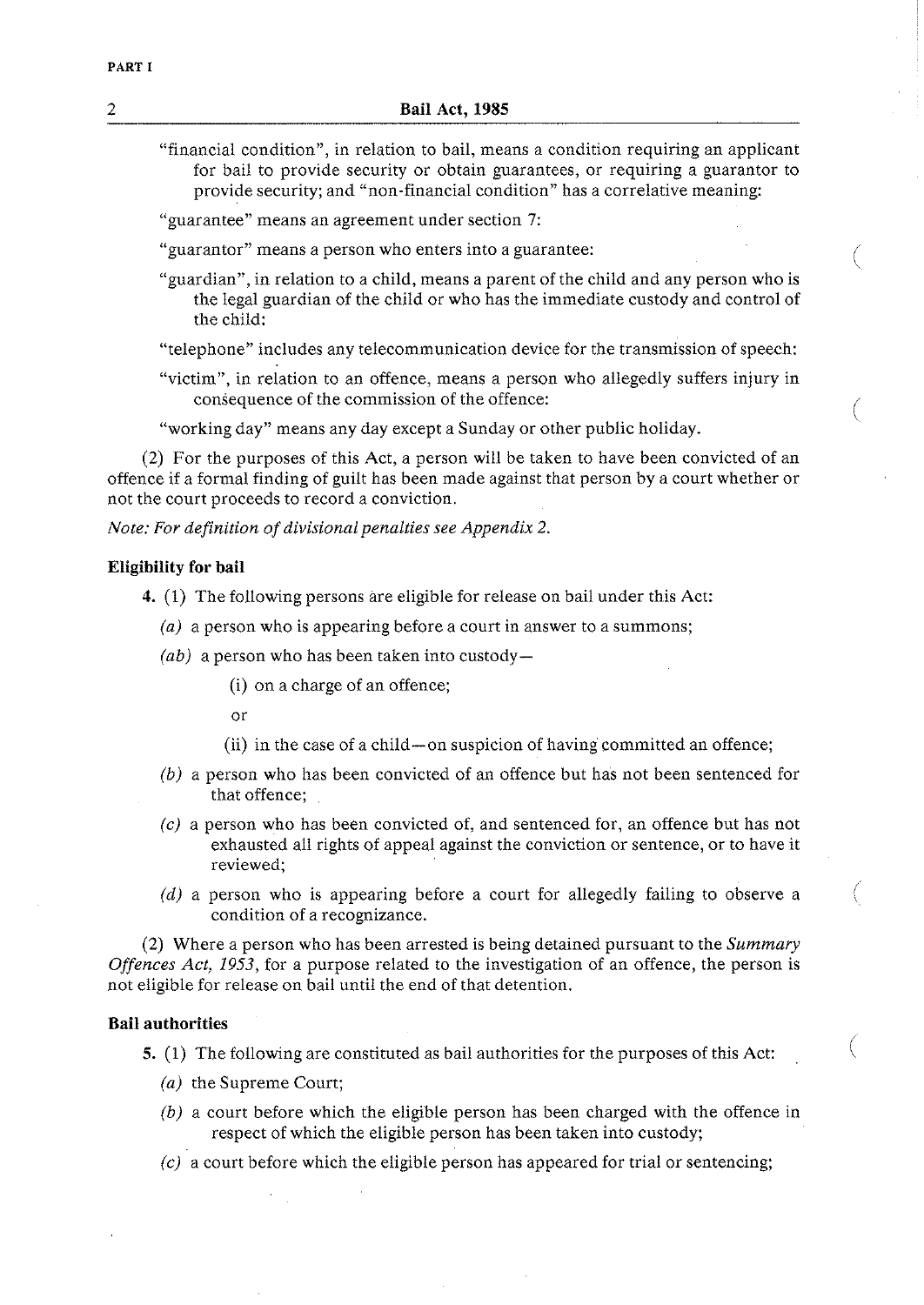- $(d)$  where the eligible person-
	- (i) is charged with a summary offence only;
	- or
	- (ii) is charged with an indictable offence but has not appeared before a court for trial or sentencing,

-any justice;

- *(ej* where the eligible person has not appeared before a justice charged with the offence in respect of which the eligible person has been taken into custody-any member of the police force who is of or above the rank of sergeant or who is in charge of a police station;
- *(ea)* where the eligible person is appearing before a court in answer to a summons or for allegedly failing to observe a condition of a recognizance-that court;
- (f) a person authorized or required to release the eligible person on bail under subsection (2).

(2) Where a warrant for the arrest of any person is issued, the court or justice issuing the warrant may, by 'endorsement on the warrant, authorize or require a specified person, or a person of a specified class, to release the arrested person on bail.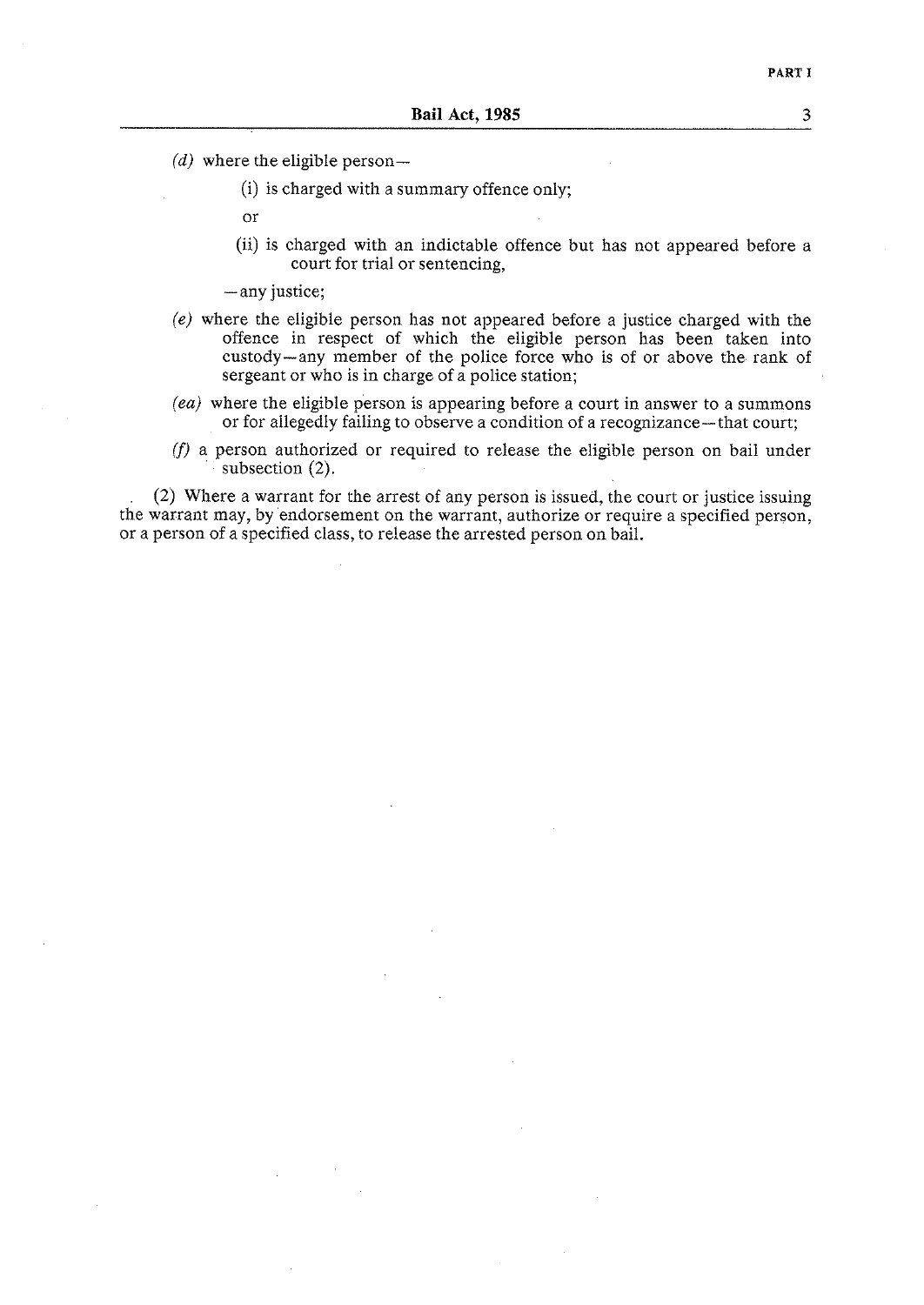## PART I1

## BAIL AGREEMENTS AND GUARANTEES

#### **Nature of bail agreement**

6. (1) **A** bail agreement is an agreement under which a person who has been charged with, or convicted of, an offence makes an undertaking to the Crown-

- *(a)* to be present throughout all proceedings (not being of an interlocutory  $nature$ —
	- (i) where the person has not been convicted of the offence-relating to any preliminary examination of the charge and to the hearing and determination of the charge;

(

€

- (ii) where the person is convicted of the offence-relating to sentencing and to any appeal from, or review of, the conviction or any sentence;
- *(b)* to comply with any conditions as to the person's conduct while on bail stipulated in the agreement;

and

- *(c)* if the agreement so provides-to forfeit to the Crown a sum stipulated in the agreement if the person fails, without proper excuse, to comply with a term or condition of the agreement.
- (1a) For the purposes of subsection  $(1)$ -
	- *(a)* a child who has been arrested on suspicion of having committed an offence will, for so long as no charge is actually laid against the child, be taken to have been charged with that suspected offence;

and

- *(b)* if the child is not charged with that suspected offence but with some other offence arising out of the same circumstances as that suspected offence-a bail agreement entered into by the child relates to that other offence.
- **(2)** A bail agreement must be in the prescribed form.

**(3)** Where a bail authority decides to release a person on bail, the bail agreement may be entered into before the bail authority or, unless the bail authority otherwise directs, before-

*(a)* a justice;

- *(b)* a member of the police force of or above the rank of sergeant or in charge of a police station;
- *(c)* if the person is in prison-the person who is in charge of the prison;

or

(d) any other person specified by the bail authority or any other person of a class specified by the bail authority.

(4) Notwithstanding the provisions of any other Act, a bail authority may for any sufficient reason, on the application of a person on bail or the Crown, or of its own motion, vary the conditions of a bail agreement or revoke a bail agreement.

(5) Where a bail authority revokes a bail agreement, the bail authority (not being a member of the police force) may, if it is necessary to do so, issue a warrant for the arrest of the person who was released under the agreement.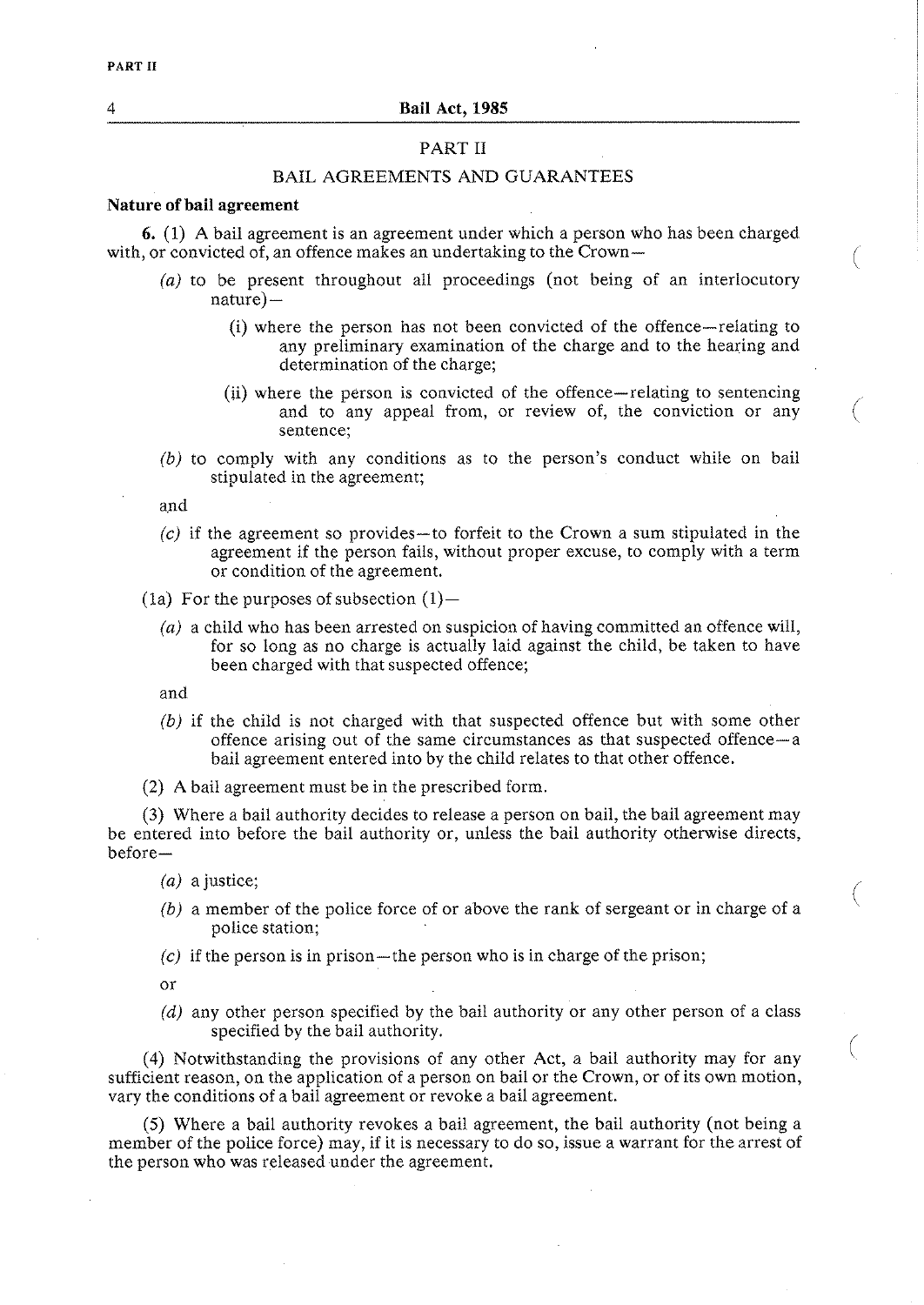#### **Guarantee of bail**

7. (1) A guarantee of bail is an agreement with the Crown under which a person-

(a) guarantees that a person released under a bail agreement will comply with  $-$ 

- (i) all the terms and conditions of the agreement;
- or
- (ii) such of the terms and conditions of the agreement as are specified in the guarantee;

and

- (b) undertakes that, if that person fails to comply with a term or condition of the bail agreement to which the guarantee relates, he or she (the guarantor) will forfeit to the Crown the sum (if any) specified in the guarantee.
- (2) A guarantee of bail must be in the prescribed form.

**(3)** A guarantee of bail may be entered into before the bail'authority granting bail or, unless the bail authority otherwise directs, before-

- (a). a justice;
- (b) a member of the police force of or above the rank of sergeant or in charge of a police station;
- $(c)$  if the person who is to be released on bail is in prison-the person who is in charge of the prison;

or

(d) any other person specified by the bail authority or any other person of a class specified by the bail authority.

(4) A bail authority may for any sufficient reason, on the application of a guarantor, vary the terms of the guarantee or revoke the guarantee.

(5) Where a bail authority varies or revokes a guarantee, the bail authority may make such consequential variation of the terms of the bail agreement, or revoke the bail agreement, as appears appropriate in the circumstances.

*(6)* A guarantor of bail must be of or above the age of 18 years.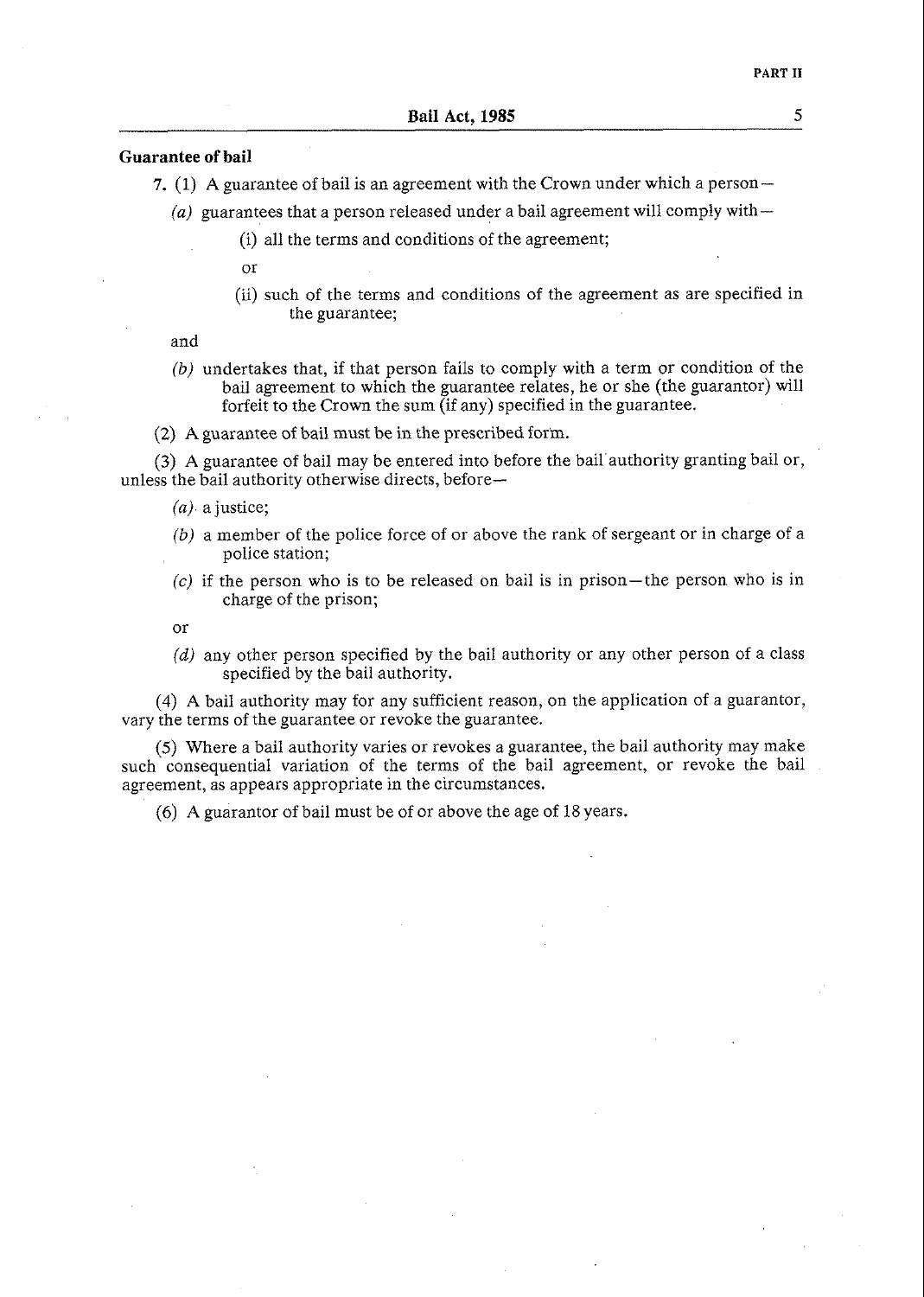## *6* **Bail Act. 1985**

## PART III

## APPLICATIONS FOR RELEASE ON BAIL

## DIVISION I-APPLICATIONS GENERALLY

## **Form of application**

**8.** (1) Subject to subsection (1a), an application of a person for release on bail-

*(a)* must be in the prescribed form;

*(6)* must contain the prescribed information;

and

(c) must be made in accordance with any procedure prescribed by the regulations.

(la) An application for release on bail need not be made in accordance with subsection  $(1)$ -

*(a)* if the bail authority is satisfied that a less formal application should be permitted in view of the applicant's illiteracy, imperfect command of the English language, intellectual limitations or for any other proper reason;

or

*(b)* if the bail authority has access to an application previously made by the applicant and considers that a further written application is unnecessary.

(2) A person who has the custody of an eligible person must, at the request of that person-

*(a)* afford such assistance as that person reasonably requires to complete a written application for release on bail;

and

*(b)* if the custodian is not a bail authority-transmit the application as soon as practicable to a bail authority.

(2a) Where the eligible person is a child, a request may be made on behalf of the child under subsection (2) by a guardian of the child.

**(3)** Where a written application for release on bail comes before a bail authority for determination, the bail authority may proceed to consider and determine the application notwithstanding that the application was made in the first instance to some other bail authority.

#### **Power of bail authority to make inquiries and to hear evidence**

**9.** (1) Subject to this section, a bail authority to which an application for release on bail is made-

*(a)* may make inquiries, or direct that inquiries be made, of the applicant and other persons who may be able to furnish information relevant to the ( determination of the application;

and

*(b)* if the authority (not being a member of the police force) thinks fit-may take evidence on oath from the applicant or any other person who may be able to furnish information relevant to the determination of the application.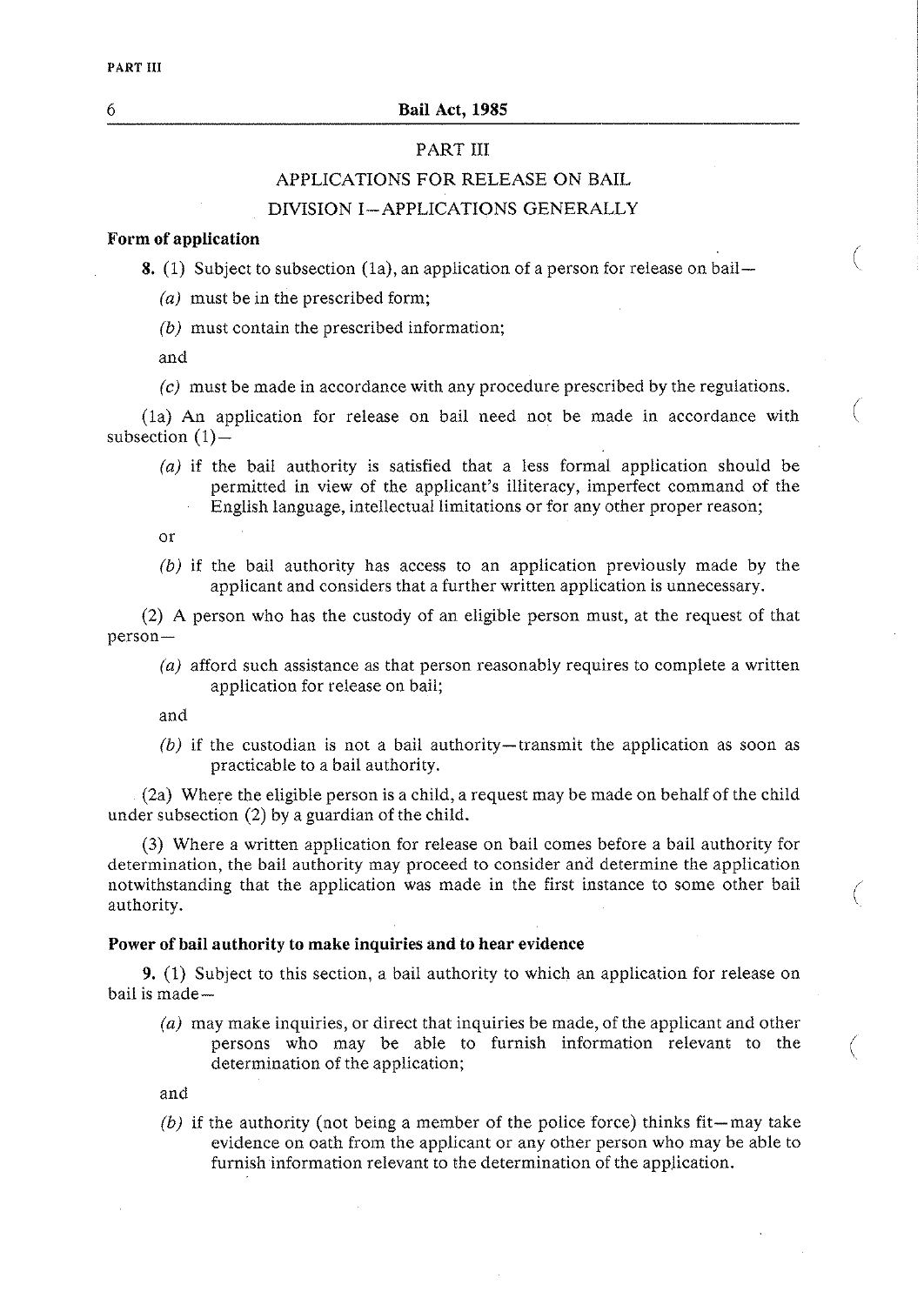(2) Where a bail authority takes evidence, or proposes to take evidence, on oath under subsection  $(1)(b)$ , it must at the request of the applicant or the Crown permit such examination, cross-examination or re-examination of the witness as may be appropriate in the circumstances.

## **Discretion exercisable by bail authority**

**10.** (1) Where an application for hail is made to a bail authority by an eligible person (not being a person who has been convicted of the offence in respect of which he or she has been taken into custody), the bail authority should, subject to this Act, release the applicant on bail unless, having regard to-

- $(a)$  the gravity of the offence in respect of which the applicant has been taken into custody;
- (b) the likelihood (if any) that the applicant would, if released-
	- (i) abscond;
	- (ii) offend again;
	- (iii) interfere with evidence, intimidate or suborn witnesses, or hinder police inquiries;
- (c) where there is a victim of the offence-any need that the victim may have, or perceive, for physical protection from the applicant;
- $(d)$  any need that the applicant may have for physical protection;
- *(e)* any medical or other care that the applicant may require;
- (f) any previous occasions on which the applicant may have contravened or failed to comply with a term or condition of a bail agreement;
- $(g)$  any other relevant matter,

the bail authority considers that the applicant should not be released on bail.

(2) Where the applicant has been convicted of the offence in respect of which he or she has been taken into custody, the bail authority has, subject to this Act, an unfettered discretion as to whether the applicant should be released on bail.

#### **Conditions of bail**

11. (1) Subject to this section, a bail authority may impose one or more of the conditions referred to in subsection (2).

(2) The conditions that may be imposed in relation to the grant of bail are as follows:

(a) that the applicant agree-

- (i) to reside at a specified address;
- (ia) to reside at a specified address and to remain at that place of residence while on bail, not leaving it except for one of the following purposes:
	- (A) remunerated employment;
	- (B) necessary medical or dental treatment for the applicant;
	- (C) averting or minimizing a serious risk of death or injury (whether to the applicant or some other person);
	- or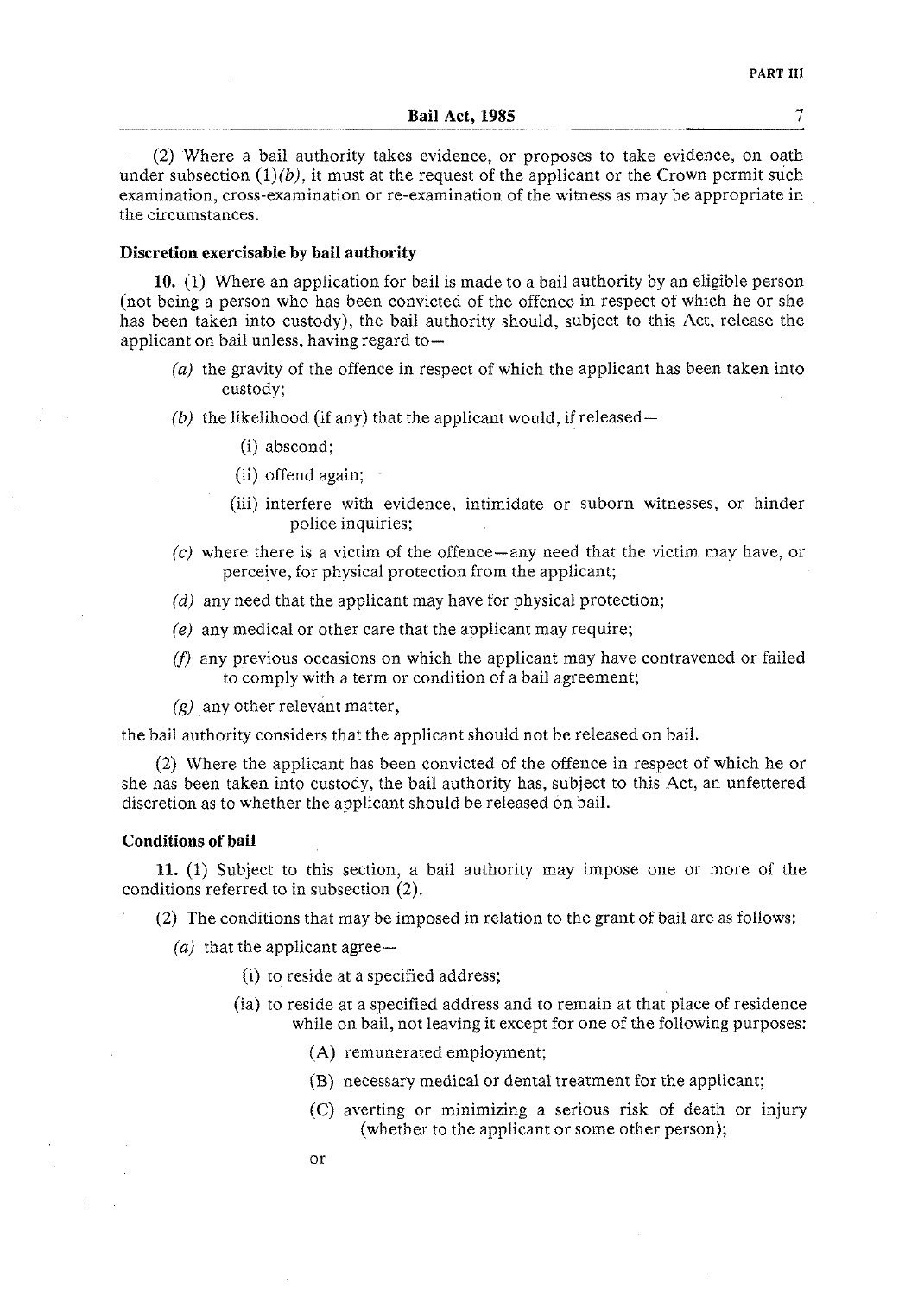| 8 | <b>Bail Act, 1985</b>                                                                                                                                                                                                                                                                                             |
|---|-------------------------------------------------------------------------------------------------------------------------------------------------------------------------------------------------------------------------------------------------------------------------------------------------------------------|
|   | (D) any other purpose approved by an officer of the Department<br>of Correctional Services or, in the case of a child, an officer<br>of the Department of Community Welfare;                                                                                                                                      |
|   | (ii) where there is a victim of the offence in respect of which the applicant<br>has been charged-to comply with such conditions relating to the<br>physical protection of the victim that the authority considers should<br>apply to the applicant while on bail;                                                |
|   | (iii) to be-                                                                                                                                                                                                                                                                                                      |
|   | (A) in the case of a child, under the supervision of an officer of<br>the Department of Community Welfare;                                                                                                                                                                                                        |
|   | and                                                                                                                                                                                                                                                                                                               |
|   | (B) in any other case, under the supervision of an officer of the<br>Department of Correctional Services,                                                                                                                                                                                                         |
|   | and to obey the lawful directions of the officer;                                                                                                                                                                                                                                                                 |
|   | (iv) to report to the police at a specified place and at specified times;                                                                                                                                                                                                                                         |
|   | (v) to surrender any passport that the applicant may possess;                                                                                                                                                                                                                                                     |
|   | or                                                                                                                                                                                                                                                                                                                |
|   | (vi) to comply with any other condition as to the applicant's conduct that<br>the authority considers should apply while on bail;                                                                                                                                                                                 |
|   | (b) that the applicant provide the bail authority with written assurances from a<br>stipulated number of persons, who are acceptable to the bail authority, that<br>they are acquainted with the applicant and are confident that the applicant<br>will comply with the terms and conditions of a bail agreement; |
|   | $(c)$ that the applicant agree to forfeit to the Crown a sum of money (to be stipulated<br>in the bail agreement) if the applicant fails, without proper excuse, to comply<br>with a term or condition of the bail agreement;                                                                                     |
|   | $(d)$ that the applicant provide security of a specified amount or value to secure<br>payment of a monetary forfeiture agreed to under paragraph $(c)$ ;                                                                                                                                                          |
|   | (e) that the applicant obtain specified guarantees, or guarantees of a specified<br>nature;                                                                                                                                                                                                                       |
|   | (f) that a guarantor provide security of a specified amount or value to secure<br>payment of a stipulated monetary forfeiture.                                                                                                                                                                                    |
|   | (2a) In deciding on the conditions to be imposed in relation to a grant of bail, a bail<br>authority should give special consideration to any submissions made by the Crown on<br>behalf of a victim of the alleged offence.                                                                                      |
|   | (3) A hail authority should not impose a condition under subsection $(2)(a)(i)$ or (iii)                                                                                                                                                                                                                          |

(3) A bail authority should not impose a condition under subsection  $(2)(a)(ia)$  or (iii) except on the application, or with the consent, of the Crown.

(3a) A bail authority should not impose a condition under subsection  $(2)(a)(ia)$ without first obtaining a report (whether oral or in writing) from the Crown on the appropriateness of such a condition being imposed in the applicant's case.

(4) A condition (other than a condition as to the conduct of the applicant while on bail) must not be imposed under this section unless the condition is, in the opinion of the bail authority, reasonably necessary to ensure that the applicant complies with the bail agreement.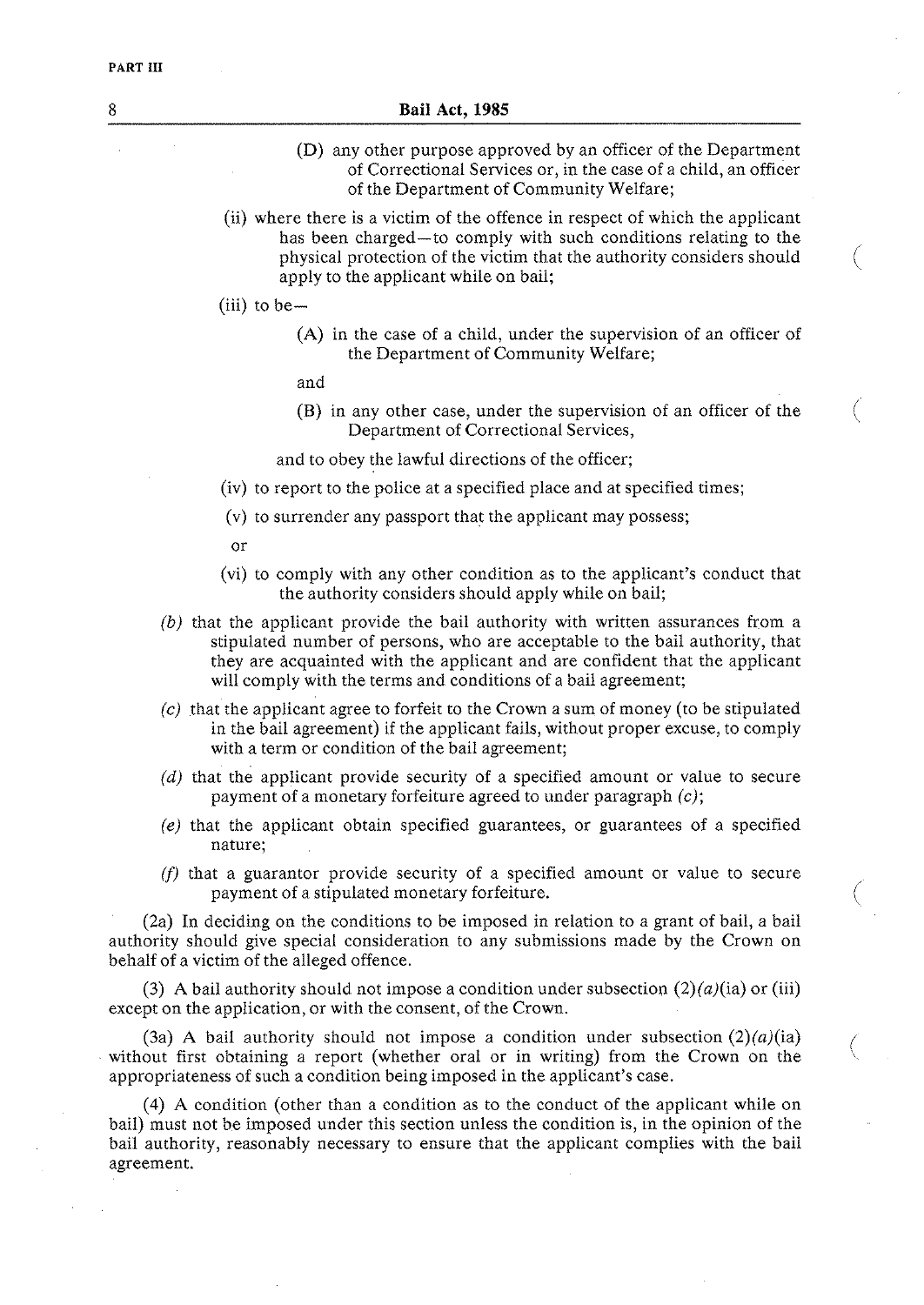(5) A financial condition must not be imposed under this section unless the bail authority is of the opinion that the object of ensuring that the applicant complies with the bail agreement cannot be properly secured by a non-financial condition or combination of non-financial conditions.

(6) It is a condition of every bail agreement that the person released in pursuance of the agreement will not leave the State for any reason-

- *(a)* if the person is under the supervision of an officer of the Department of Correctional Services-without the permission of the Chief Executive Officer of the Department of Correctional Services, or his or her nominee;
- *(b)* if the person is under the supervision of an officer of the Department of Community Welfare-without the permission of the Chief Executive Officer of the Department of Community Welfare, or his or her nominee;
- $(c)$  in any other case—without the permission of—
	- (i) a judge or justice;

or

(ii) a member of the police force of or above the rank of sergeant or in charge of a police station.

(7) A condition imposed under this section must be stipulated in the bail agreement.

(7a) Where it is a condition of a bail agreement that the person released in pursuance of the agreement will remain at a particular place of residence, a member of the police force or an officer of the Department of Correctional Services or the Department of Community Welfare authorized by the Minister for the purpose may enter the residence at any time for the purpose of ascertaining whether or not the person is complying with the condition.

(7b) A person mustnot hinder a person referred to in subsection (7a) in the exercise of powers under that subsection.

## Penalty: Division 7 fine.

(8) Where it is a condition of a bail agreement that the person released in pursuance of this agreement will be under the supervision of an officer of the Department of Community Welfare or the Department of Correctional Services and obey the lawful directions of that officer, the officer to whom the person is assigned for supervision may give reasonable directions-

*(a)* requiring that person to report to the officer on a regular basis;

*jb)* requiring that person to notify the officer of any change in the person's place of residence, or in the person's employment;

or

- *(c)* on any other matter stipulated by the bail authority.
- $(9)$  Where-
	- (a) a bail authority imposes a condition under this section;

but

*(b)* the applicant remains in custody because the condition is not fulfilled,

the applicant must, not more than five working days after the condition is imposed (if he or she is not sooner released), be brought back before a bail authority for a review of the condition.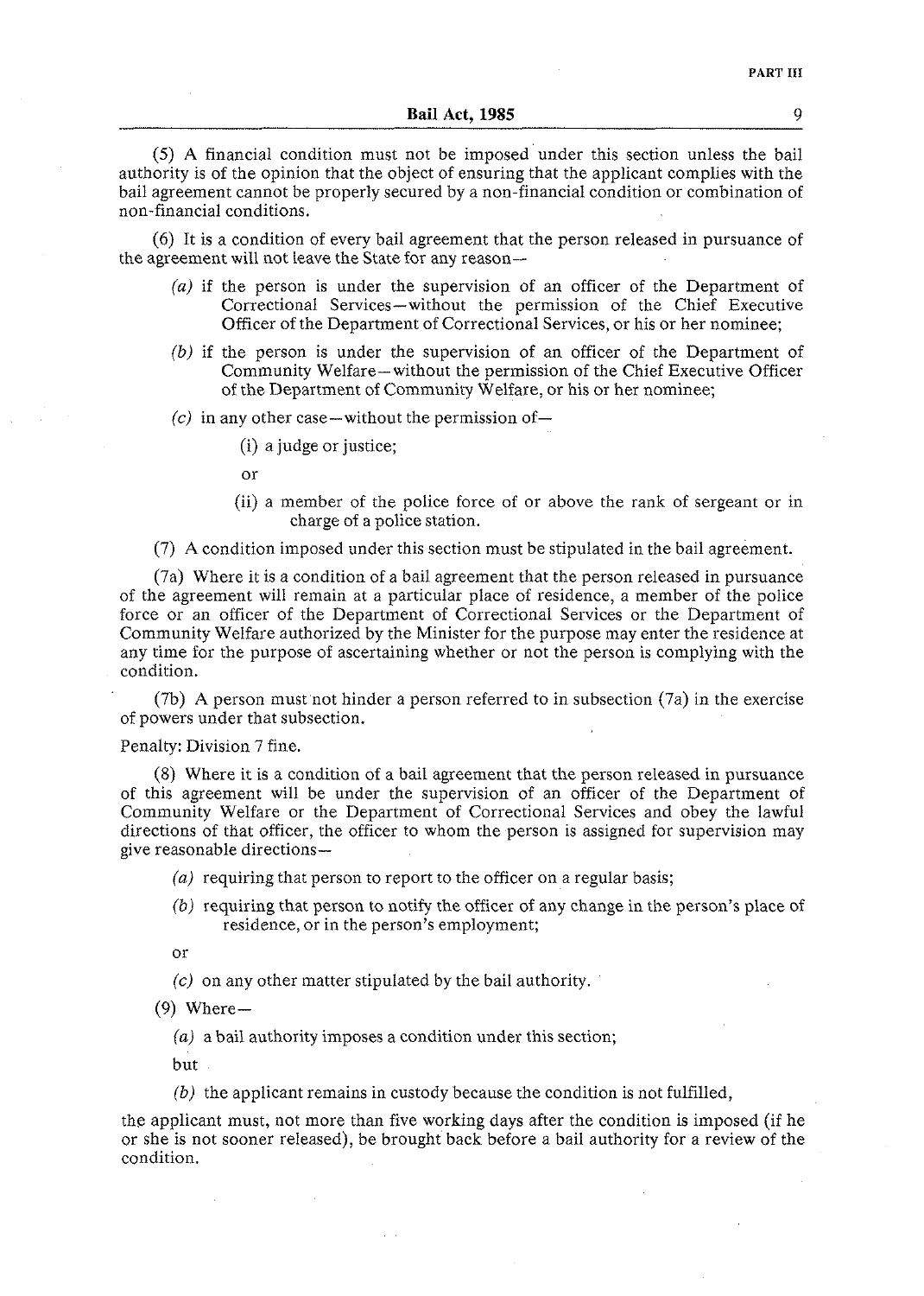(10) A bail authority may, on a review of a condition under subsection  $(9)$  -

- $(a)$  confirm the condition;
- (b) vary the condition;
- *(c)* revoke the condition;
- (d) impose any other condition under this section that the bail authority thinks fit.

(11) Where a bail authority imposes a condition requiring a person to remain at a particular place of residence while on bail, the bail authority must ensure that a copy of the bail agreement is furnished to the Minister responsible for the Department of Correctional Services or, if the person is a child, to the Minister responsible for the Department of Community Welfare.

(12) Where a bail authority imposes a condition requiring a person to be under the supervision of an officer of the Department of Correctional Services or the Department of Community Welfare, the bail authority must ensure that a copy of the bail agreement is furnished to the Minister responsible for the relevant Department.

### **Refusal of application**

**12.** (1) Where a bail authority decides to refuse an application for release on bail, the bail authority must make a written record of the reasons for its decision.

(2) The refusal of an application for release on bail does not preclude further applications.

### DIVISION 11-PROCEDURE ON ARREST

#### **Procedure on arrest**

**13.** (1) Where a member of the police force arrests a person who is, upon arrest, eligible to apply for release on bail, the member of the police force-

(a) must, as soon as reasonably practicable after delivering the arrested person to a police station after making the arrest, take reasonable steps to ensure that the arrested person and, where the arrested person is a child, any guardian who is present, understands that the arrested person is entitled to apply for release on bail under this Act;

and

- (b) must ensure that the arrested person and, where the arrested person is a child, any guardian who is present, receives-
	- (i) a written statement, in the prescribed form, explaining how, and to <sup>i</sup> what authorities, an application for release on bail may be made under this Act;

\.,

and

(ii) the appropriate form for making an application for release on bail.

(2) An eligible person who applies unsuccessfully to a member of the police force for release on bail must, if the eligible person so requests or, in the case of a child, if the child or a guardian so requests, be brought as soon as practicable before a justice for the purpose \~ of making an application for release on bail.

**(3)** An eligible person must, if not released beforehand, be brought before a justice on the charge in relation to which he or she was arrested as soon as reasonably practicable on the next working day following the day of arrest but in any event not later than 4 p.m. on that day.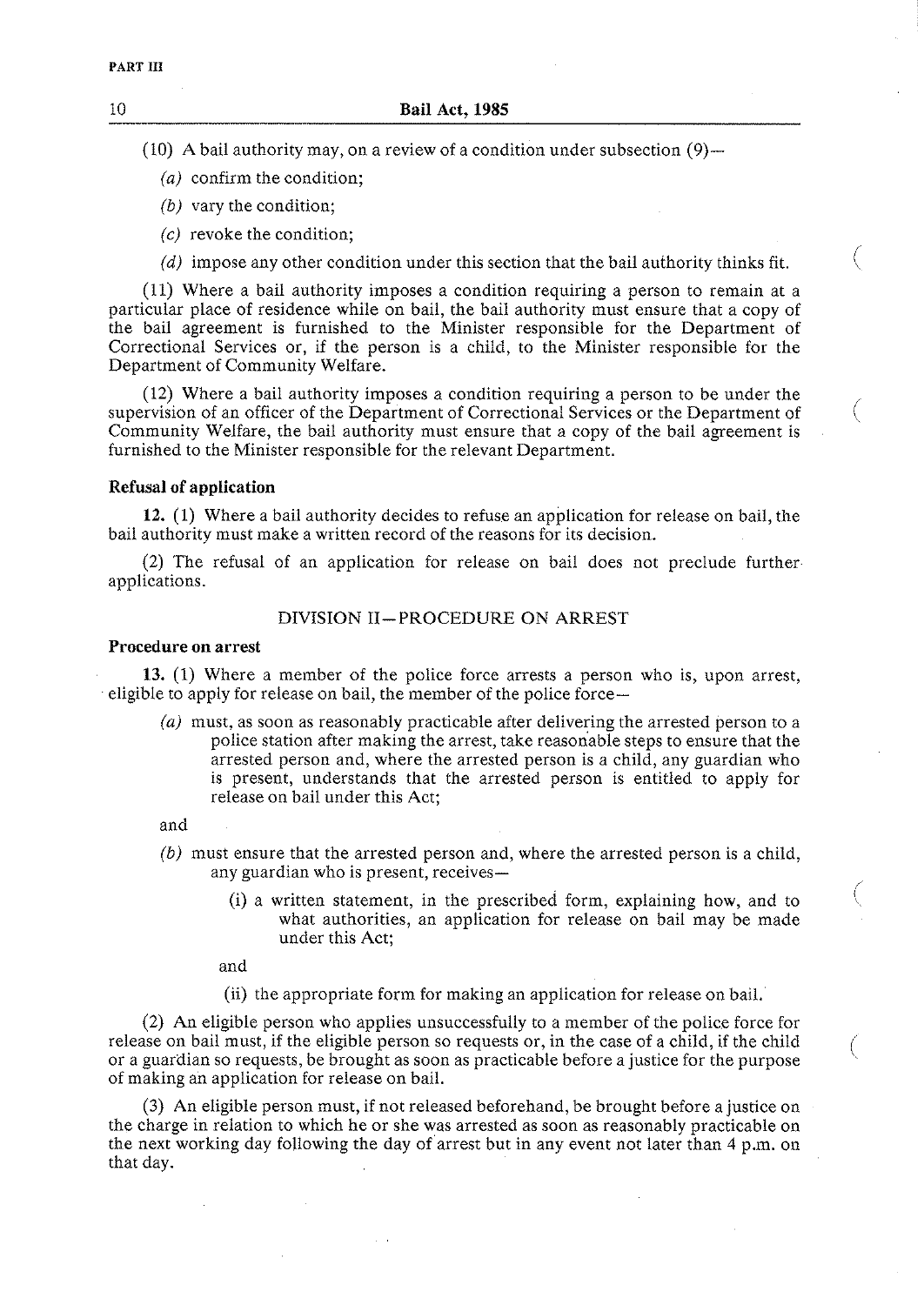(4) **A** justice before whom a person is brought under subsection **(3)** must inquire whether that person desires to apply for release on bail and, if the person to whom the inquiry is directed answers affirmatively, the justice must afford the person a reasonable opportunity to apply for release on bail.